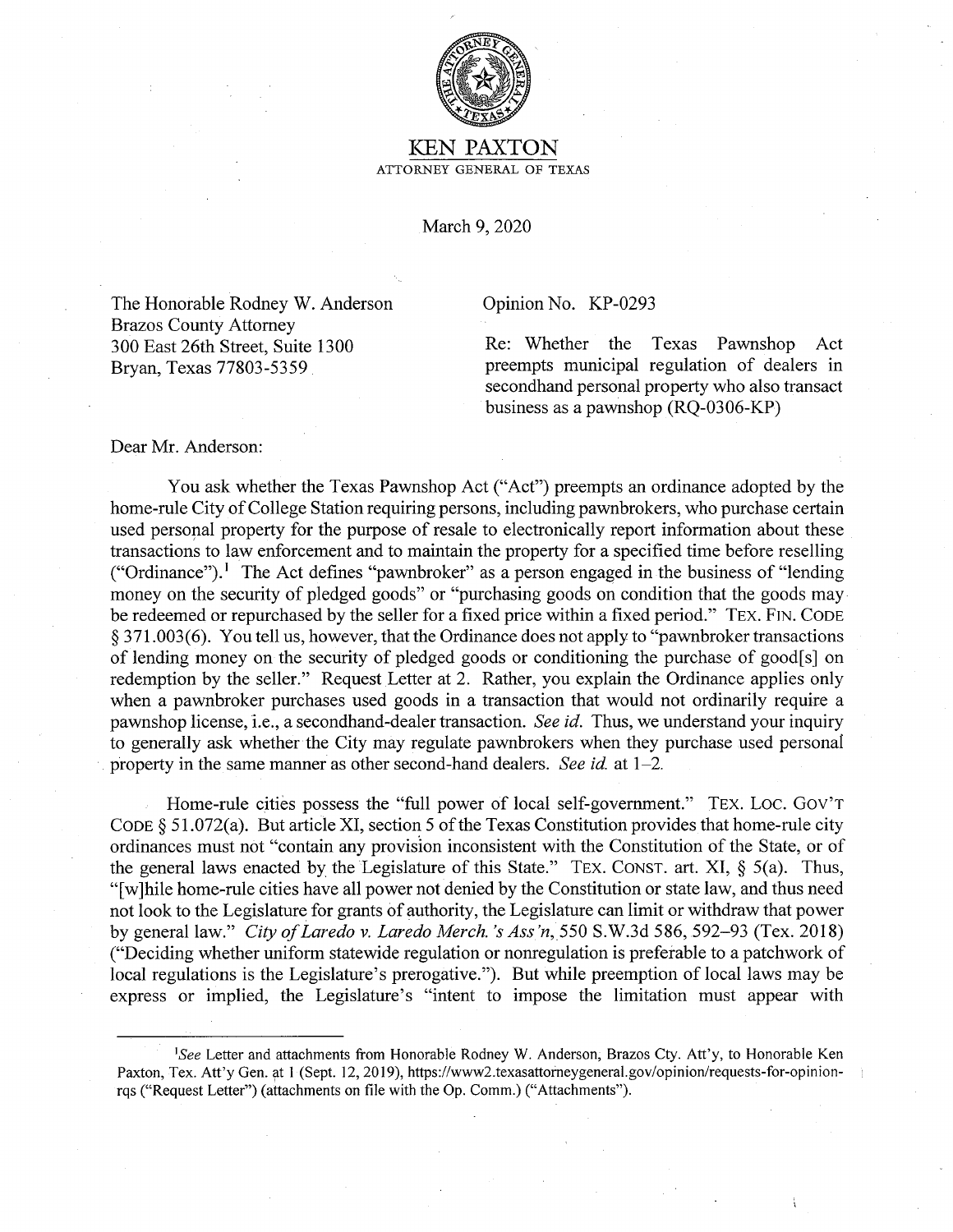unmistakable clarity." *Id.* at 593 (quotation marks omitted) ("Absent an express limitation, if the general law and local regulation can coexist peacefully without stepping on each other's toes, both will be given effect or the latter will be invalid only to the extent of any inconsistency.").

Section 371.005 of the Act provides that the "legislature has *exclusive authority* regarding the *operation of pawnshops,* except for a matter delegated by this chapter to the commissioner." TEX. FIN. CODE § 371.005 (emphases added); *see id.* § 371.003(2) ('"Commissioner' means the consumer credit commissioner.").<sup>2</sup> Thus, the Legislature unmistakably expressed its preemptive intent. *Id.* § 371.005; *see Hollingsworth v. City of Dallas*, 931 S.W.2d 699, 703 (Tex. App.— Dallas 1996, writ denied) ("This provision, enacted in 1991, appears to be preemptive.") (discussing predecessor statute) (citing Tex. Att'y Gen. Op. No. DM-253 (1993)). The Act's preemption of local control, however, only applies to the operations of pawnshops. TEX. FIN. CODE§ 371.005. Thus, the issue is whether the Ordinance falls within the Act's ambit, i.e., does the ordinance attempt to govern a pawnshop operation that the Legislature exclusively regulates. *See City of Laredo,* 550 S.W.3d at 593.

To answer that question, we first generally address whether a pawnbroker's purchase of used personal property falls within the scope of pawnshop operations preempted by the Act and then address the Ordinance's provisions specifically. Regarding the scope of the Act, you suggest that when a pawnbroker purchases used personal property without conditioning the sale on possible future redemption by the seller the transaction falls outside the parameters of the Act. *See*  Request Letter at 2; *see also* TEX. FIN. CODE § 371.003(6) (defining "pawnbroker," in part, as a person engaged in the business of purchasing goods on the condition that seller can redeem). Therefore, you contend that the City may regulate these transactions. *See* Request Letter at 1-3. The Act, however, does not support such a limitation in its scope. Rather, the Act broadly provides the Legislature with exclusive authority over the "the operation of pawnshops." TEX. FIN. CODE § 371.005. And subchapter D of the Act—titled "Operation of Pawnshops"—defines a broad scope of activities falling within the operations of a pawnshop. *Id.* §§ 371.151-.183. Specific to your question, numerous provisions of subchapter D contain requirements and procedures for pawnbrokers who buy personal property. For example, section 371.174 requires a pawnbroker who purchases goods to require identification of the seller. *Id.* § 371.174(a). And section 371.177 prohibits a pawnbroker from purchasing used personal property from a person other than another pawnbroker unless a record is established that contains specific information regarding both the seller and the property. *Id.§* 371.177. Moreover, section 371.181 requires pawnbrokers to monitor all property for fraud, including "goods *purchased,* accepted in pawn, *or otherwise acquired." Id*  § 371.181 (emphases added). These sections do not limit their application to sales conditioned on the seller having the opportunity to redeem the goods. *See id* §§ 371.l 74(a), .177, .181. Rather, the Legislature included the purchase of personal property within the scope of operations regulated<br>by the Act. Thus, we must determine whether the Act preempts the Ordinance's specific Thus, we must determine whether the Act preempts the Ordinance's specific provisions.

The Ordinance contains two key components relevant here. *See* Attachments at 1-5. First, the Ordinance requires second-hand dealers—including pawnbrokers—who purchase certain used

 $2$ The Commissioner "has the authority to regulate only a business practice that requires a pawnshop license." TEX. FIN. CODE§ 371.005.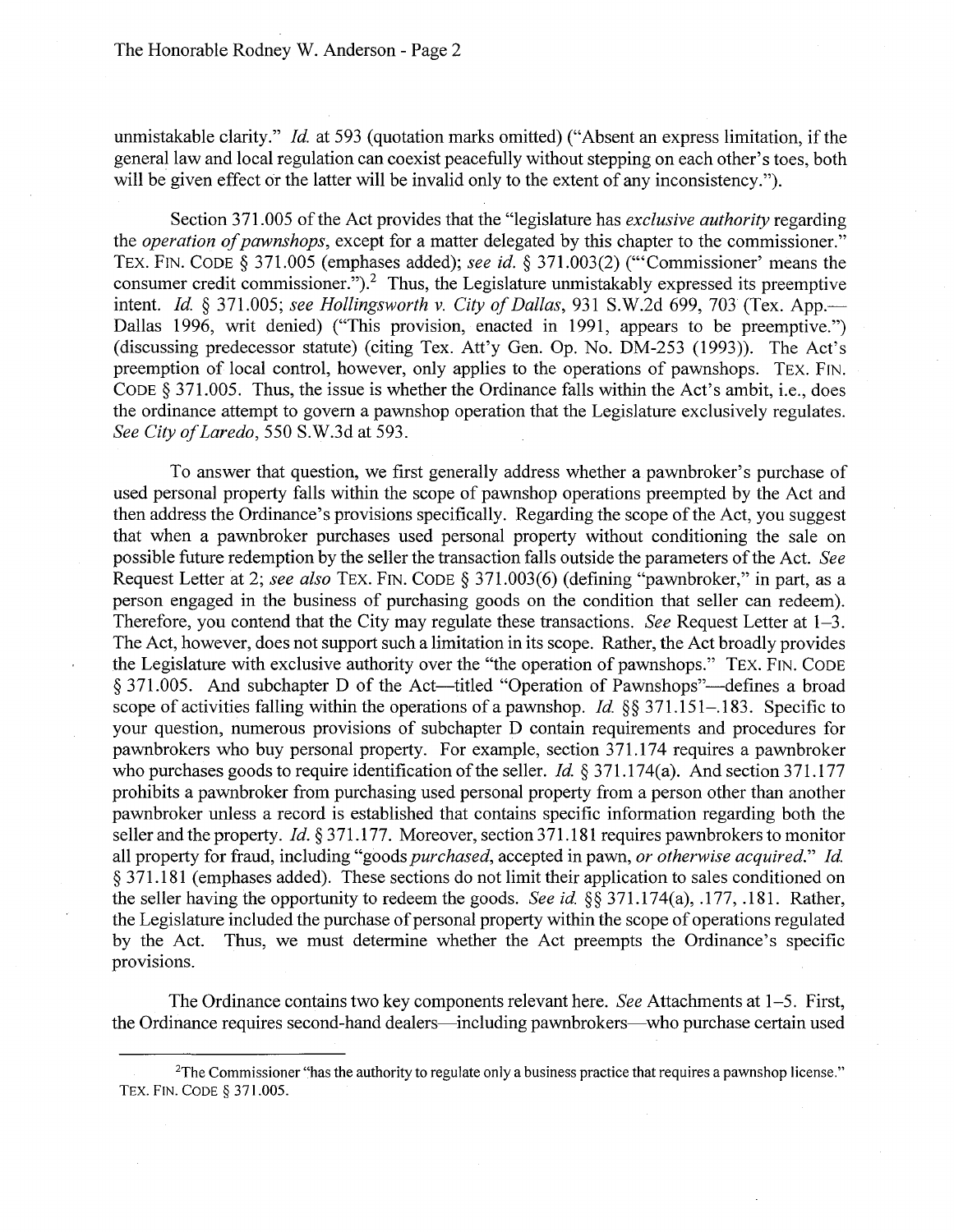personal property to record specific information about the sale into an online database referred to as an electronic inventory tracking system. *See id.* at 4. The data the pawnbroker must provide regarding the sale includes information identifying the seller, describing the property, and digital photographs for certain transactions. *See id.* Law enforcement maintains this database, and a pawnbroker or employee who fails to "use the electronic inventory tracking system" commits a misdemeanor offense. *Id.* at 5. You tell us that the purpose of the Ordinance is to "assist the police department to investigate property crimes and to return stolen property to its rightful owner." Request Letter at 1.

The Legislature's purposes in enacting the Act, however, include ensuring a sound system of transferring personal property by and through pawnshops and preventing transactions in stolen property. TEX. FIN. CODE § 371.002(2), (3). To that end, the Act already mandates a process, including recording and law enforcement requirements, for pawnbrokers to acquire personal property. *See id.* §§ 371.174, .177, .181, .182, .204. Section 371.177 requires a pawnbroker who purchases used personal property to establish a record containing: the seller's name, address, physical description, and driver's license or other official identifying number; a complete description of the property, including the serial number if available; and the seller's signed statement that he or she has the right to sell the property. *Id.* § 371.177. And section 371.204 requires a pawnbroker to allow a peace officer to inspect its business records. *Id.* § 371.204. But the Act does not require pawnbrokers to electronically report this information to law enforcement or to take digital photographs of purchased goods. *See id.§§* 371.174, .181. Thus, the Ordinance creates a more restrictive regulatory framework than that established by the Legislature.

In addition, section 371.181 requires the Finance Commission to adopt rules specifically allowing: (1) "a consumer who has filed an offense report with a local law enforcement agency to request that a pawnbroker search the records of the pawnshop; and (2) the pawnbroker to assist the consumer and local law enforcement in locating and recovering stolen property." *Id.* § 371.181(b); *see also id.* § 371.006 ("The Finance Commission of Texas may adopt rules to enforce this chapter.").<sup>3</sup> Thus, the Legislature expressed its clear intent to have the Finance Commission adopt rules regulating how pawnshops assist law enforcement in the recovery of stolen property. *Id.*   $§$  371.181(b). Administrative rules adopted by the Finance Commission require, in part, that pawnbrokers accepting goods in a purchase transaction make certain information "available to the law enforcement agency *electronically or through the production of a separate copy.*" 7 TEX. ADMIN. CODE § 85.406(a) (emphasis added); *see also id.* § 85.420(a)(6) (requiring pawnbroker who accepts goods in purchase transaction to comply with administrative rules in the same manner as pawn transactions, including law enforcement reporting requirements). But the administrative regulations expressly provide that "electronic reporting is *voluntary* and should occur under mutually acceptable terms to the pawnbroker and the law enforcement agency." *Id.* § 85.406(b) (emphasis added). Additionally, the regulations expressly provide that a "pawnbroker is not required to take a photograph of any ... purchased goods." *Id.* § 85.405(e).

<sup>&</sup>lt;sup>3</sup>The Finance Commission is responsible for overseeing and coordinating the Texas Department of Banking, the Department of Savings and Mortgage Lending, and the Office of Consumer Credit Commissioner. *Id.*   $$11.002(a).$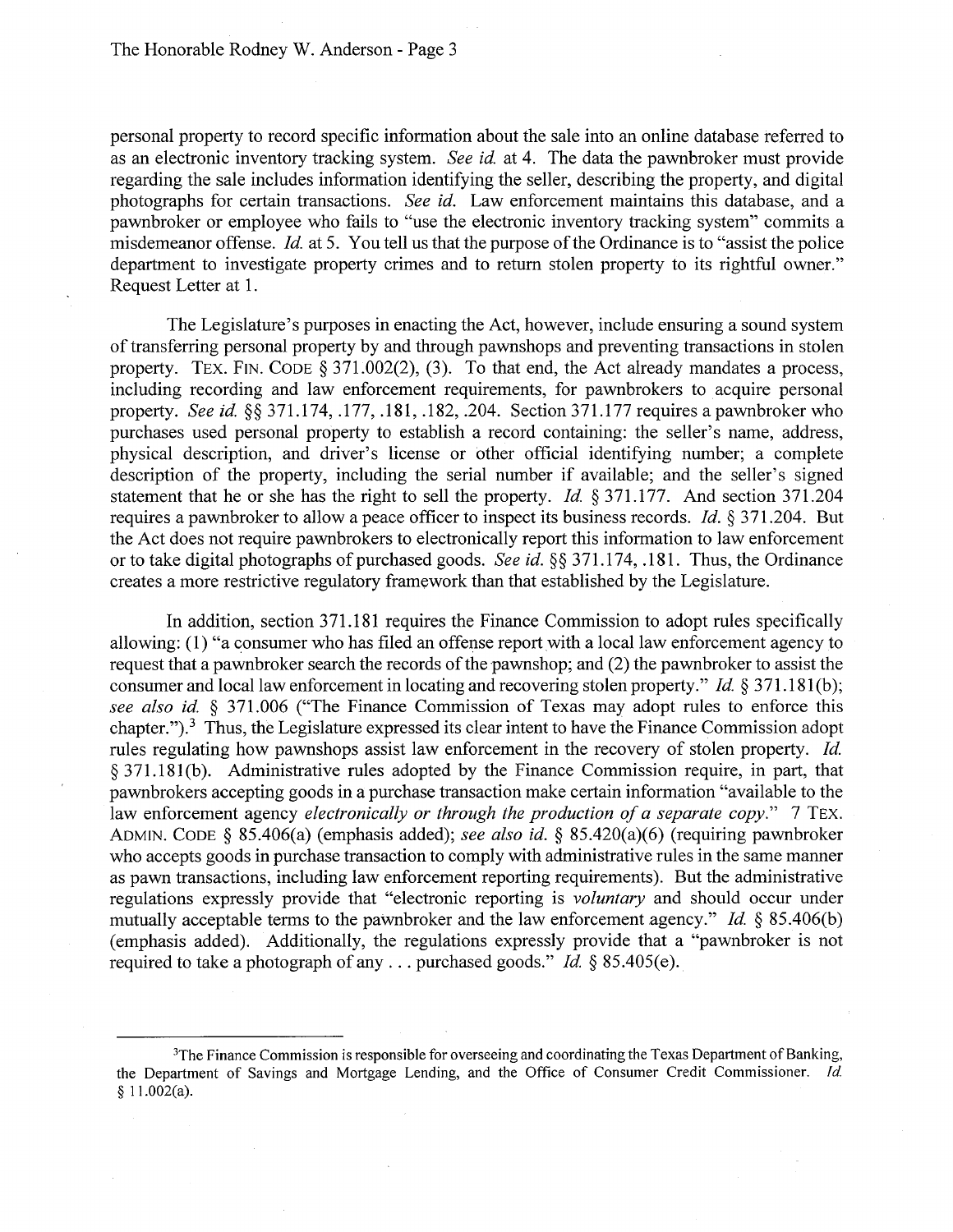The Honorable Rodney W. Anderson - Page 4

Thus, the Ordinance's requirement that pawnbrokers electronically report to law enforcement certain information about purchase transactions, including digital photographs, expressly conflicts with administrative regulations authorized by the Act. Moreover, as the Legislature already created a procedure for recording the sale of personal property to prevent transactions in stolen property as part of its exclusive governance of pawnshop operations, the City has no authority to create its own procedures for that purpose. *See Tyra v. City of Houston,* 822 S.W.2d 626, 627-28 (Tex. 1991) (concluding statute that provided exclusive procedure for dismissal of firefighters found physically unfit preempted section of municipal ordinance covering same subject). Accordingly, the Act preempts this portion of the Ordinance, making it unenforceable against pawnbrokers. *See City of Laredo,* 550 S.W.3d at 598 ("By rescinding local control that would otherwise exist, the Act forbids home-rule cities from regulating that subject matter.").

The second key component of the Ordinance generally requires secondhand dealers, including pawnshops, who purchase used personal property to retain the property for a period of 120 hours (five days) after the transaction. *See* Attachments at 5. Section 371.182 of the Act authorizes the Commissioner to "designate a reasonable hold period during which a pawnbroker may not sell or otherwise dispose of an item of goods acquired and offered for sale or other disposition by the pawnbroker." TEX. FIN. CODE§ 371.182. Administrative regulations adopted by the Finance Commission provide that personal property purchased from the public must be held at the pawnshop for a period of at least 20 days or "a period of less than 20 days *if a local jurisdiction has enacted an ordinance that specifies the hold period.*" 7 TEX. ADMIN. CODE § 85.420(b) (emphasis added); *see* TEX. FIN. CODE § 371.006. Accordingly, local jurisdictions may reduce the hold time for purchased goods to a period of less than 20 days. 7 TEX. ADMIN. CODE§ 85.420(b). Therefore, while the Act preempts application of the Ordinance's electronic reporting and digital photograph requirements to pawnbrokers, the reduced holding requirement remains valid.

<sup>&</sup>lt;sup>4</sup>The pawnbroker and law enforcement may also agree to a reduced hold period if the transaction is reported electronically. 7 TEX. ADMIN. CODE  $\S$  85.420(b)(2).